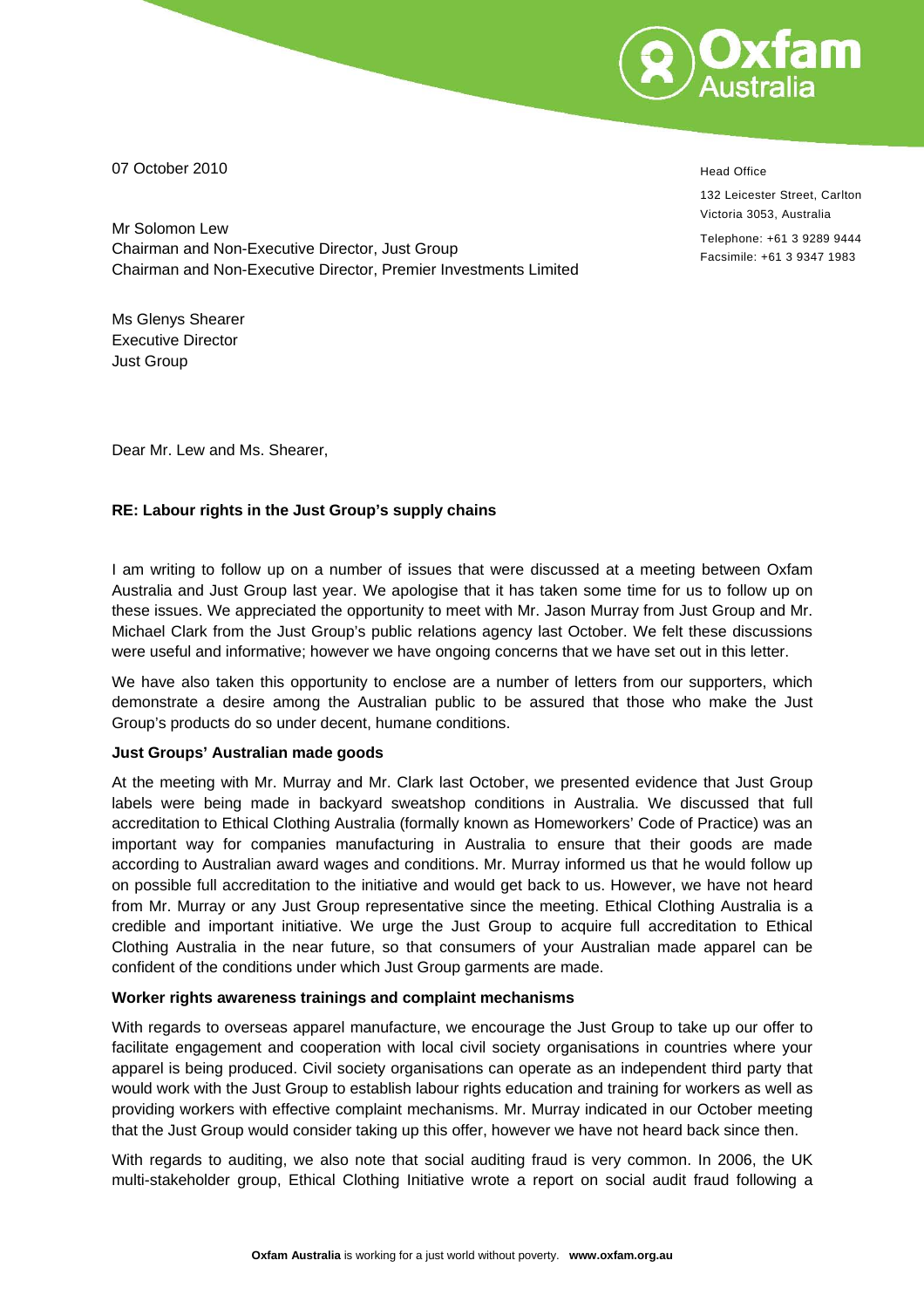meeting where ETI member companies reported widespread audit fraud and made recommendations about how this fraud could be addressed. Active engagement with civil society groups will enhance the Just Group's monitoring and compliance programs in producer countries.

# <span id="page-1-0"></span>**Li & Fung and auditing practices**

At the October meeting we discussed the Just Group's overseas auditing practices. Mr. Murray explained that the Just Group pays SGS to do auditing as well as relying on Li & Fung's auditing program. We explained during this discussion that we do not have confidence in SGS' approach to labour rights auditing. We are also concerned that there is a lack of transparency around Li & Fung's auditing practices. Li & Fung do not release names and addresses of supplier factories which means that it is not possible to verify workers' conditions. Verification of workers' conditions is important because low wages and labour rights abuses are the norm across the apparel industry in Asia. Without transparency, it is not possible to have confidence that Li & Fung are picking up abuses and adequately addressing problems when they arise. We have seen an example in Indonesia where Li & Fung have not adequately investigated an alleged labour rights violation. One of our partners made a complaint to Li & Fung about a labour rights violation and we do not believe that Li & Fung conducted a thorough investigation of this complaint.<sup>[1](#page-1-0)</sup>

In our discussion with Mr. Murray we indicated our concern that Li & Fung do not release information about how monitoring is conducted or whether any labour violations are found. We are also concerned about the growing power of Li & Fung in the global garment trade. Our partners in China and Indonesia tell us that Li & Fung are using their market power to drive down prices paid to factories, which is putting downward pressure on wages and conditions for workers.

We understand that the Just Group is a major buyer from Li & Fung's thirteen biggest suppliers in China, so the Just Group is in a good position to influence respect for labour rights in those factories. We request that the Just Group ask Li &Fung to meet with our affiliate, Oxfam Hong Kong, to discuss ways towards greater transparency and better reporting practices as well as the development of complaint mechanisms.

# **The Just Group and transparency**

Transparency is an important first step towards ensuring that workers' rights are being upheld. We encourage the Just Group to publish the names and addresses of all supplier factories that make the Just Group goods. This would represent an important step towards allowing verification of conditions at supplier factories. Nike released the names and addresses of supplier factories several years ago and more recently adidas, Puma and Levi Strauss have also taken this important step to address labour rights violations in their supply chains.

# **Living wages**

1

A major concern expressed by our supporters is that a living wage should be paid to workers. By becoming a signatory to Ethical Clothing Australia several years ago, the Just Group confirmed the importance of upholding Australian minimum award wages and conditions. We encourage the Just Group to build on this first step, by working to ensure a living wage is also paid to those overseas workers making Just Group's products. Establishing and monitoring a living wage can be developed in cooperation with local NGOs and unions in supplier countries. A network called Apparel Industry Labour Rights Movement (ALaRM) in Sri Lanka has been monitoring a living wage commitment in a factory producing for the US college market. There is also a network of NGOs and unions across Asia running an "Asian Floor Wage Campaign" and these groups are interested to work with companies

<sup>1</sup> On the request of Tommy Hilfiger and in response to an investigation by the Workers Rights Consortium, Li & Fung investigated alleged workers rights abuses at an Indonesian supplier factory, PT Mulia Knitting. However the investigator did not interview any of the dismissed workers concerning their experiences. All worker interviews were conducted inside the factory. Worker representatives reported that factory management was present during worker interviews. On the basis of the flawed inquiry, Li & Fung concluded that PT Mulia Knitting had not violated workers' rights. Citing Li & Fung's report, Tommy Hilfiger declined to press PT Mulia Knitting to remediate the violations identified in this report. The report into this case can be found at: Hhttp://www.workersrights.org/freports/WRC%20Report%20-%20PT%20Mulia%20Knitting%20-%209-15-08.pdfH